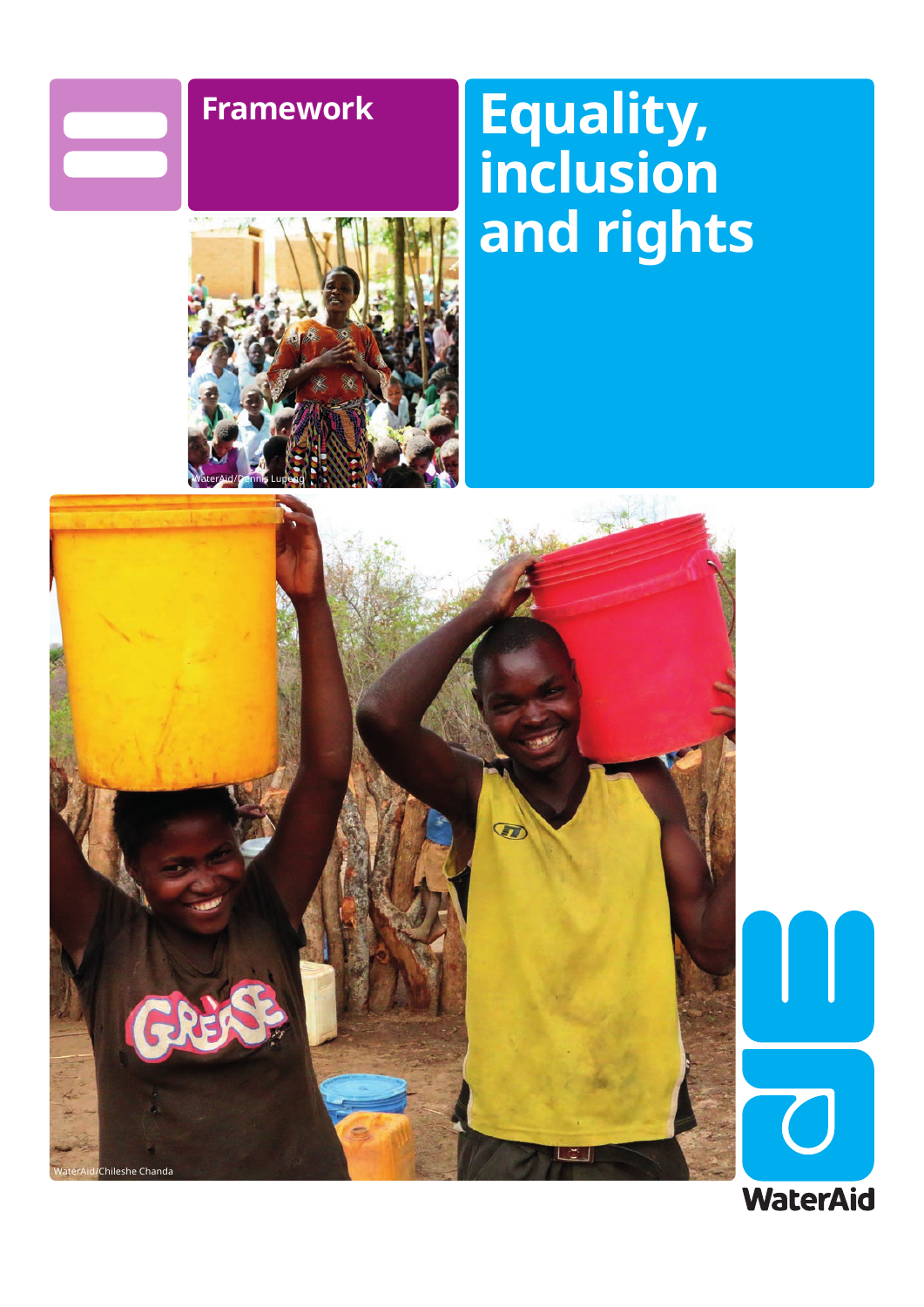**Together, the documents below set out how we will achieve our vision of everyone, everywhere with clean water, sanitation and hygiene (WASH) by 2030.**

# **Global strategy**

**Our role and how we work**

**Quality programme standards and policies**

**Frameworks and delivery concepts**

 **Guidelines** 

- **Toolkits**
- **Resources**

The frameworks define our position, approach and programme standards for all our areas of work: a) our cross-cutting principles – human rights, sustainability, equality and inclusion, and partnership; b) our core programme approaches – systems strengthening and empowerment, WASH in other sectors, and hygiene behaviour change; c) our thematic/ geographic work – water, sanitation, hygiene, and urban WASH. The frameworks point to accompanying guidelines, toolkits and resources to provide more detail on how to apply the frameworks in practice.

Our frameworks are developed through internal and external collaboration to ensure our position, approach and standards are based on experience and best practice, making our work more effective. They are periodically updated as our learning, and that of the wider sector, evolves.

Our frameworks have been developed and approved through the Global Programmes Executive. The programme standards from all the frameworks are collated into the *Quality programme standards*. 1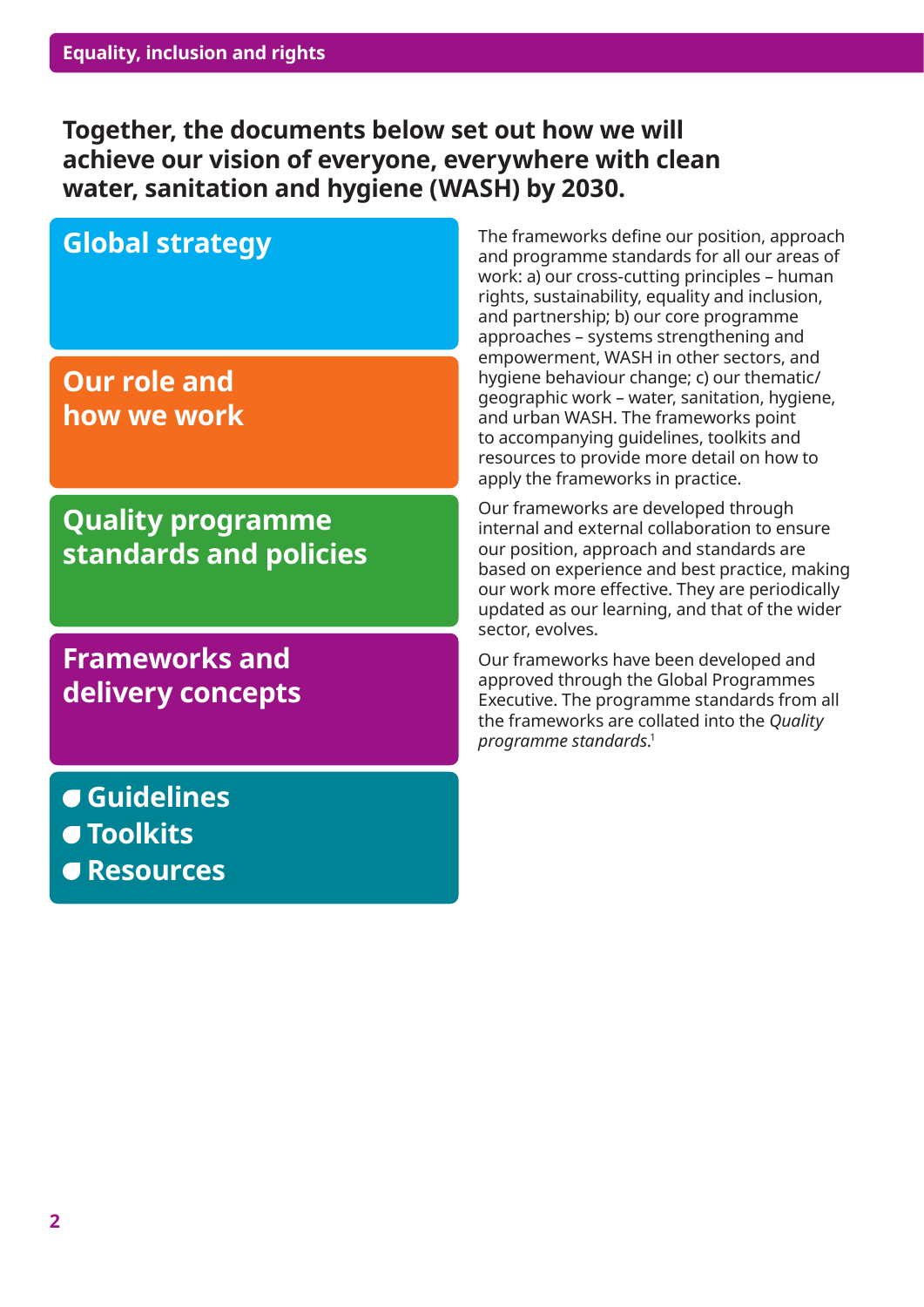# **Equality, inclusion and rights framework Position**

Water and sanitation are human rights and, with hygiene, are basic requirements for daily survival and for people to live healthy, dignified lives. Our ambition is to improve access to, involvement in and provision of clean water, decent toilets and good hygiene for everyone, everywhere – especially those living in poverty or facing marginalisation.

We prioritise working with the people who are most impacted by poor WASH outcomes or services. These include people living in poverty, women, girls and gender minorities,<sup>i</sup> people experiencing poor health, persons with disabilities, older people and other excluded or underrepresented groups relevant to contexts, such as indigenous populations.

We understand that WASH experiences are likely to be impacted by existing political, social and economic inequalities.<sup>ii</sup> We are committed to working in partnership with the rights organisations and groups representing those most likely to be excluded from WASH to codesign the solutions.

WASH can be a powerful enabler for people to unlock access to other human rights – such as their rights to education, dignified and productive livelihoods and decent healthcare. As such, WASH can be a platform to transform broader unequal power relationships, reduce inequalities and empower people.<sup>2</sup> Over the past decade, we have deepened our understanding and practical skills across the Federation to address inequalities within WASH and work towards universal access for all.

# **Equality, inclusion and rights**

**At WaterAid, we seek to tackle inequalities in access, resource distribution and decision-making in WASH. We use research, partnerships and programming to understand the underlying causes of inequalities in experiences of and access to clean water, decent toilets and good hygiene – between and within countries, communities and households.** 

**To do this, we work with governments, service providers, community-based groups and other actors to build and strengthen WASH systems that deliver functioning and sustainable WASH services that are responsive, affordable and accessible for all.** 

**We work with users, helping them to understand and advocate for their rights and remove the barriers that stand in their way. We demonstrate gender-responsive, disability and age-inclusive designs (universal designiii), undertake contextual inequalities, and political and systems analysis to guide our actions.** 

**All of our work is backed up by quality and sustainability standards.**



i. See the glossary on page 15 for the definition of 'gender minorities'.

ii. For example, it is well accepted that poverty can be a cause of disability because people who are poor may not have adequate nutrition, healthcare, clean water and sanitation or safe housing, which can result in injury or health complications. Equally, disability contributes to poverty on an individual, family and community level, making it harder to afford or access the required WASH services, housing, education or healthcare. See CBM for more information. Available at: cbmuk.org.uk/policy-practice/disability-development/ (accessed 7 Dec 2020).

iii. See the glossary on page 15 for the definition of 'universal design'.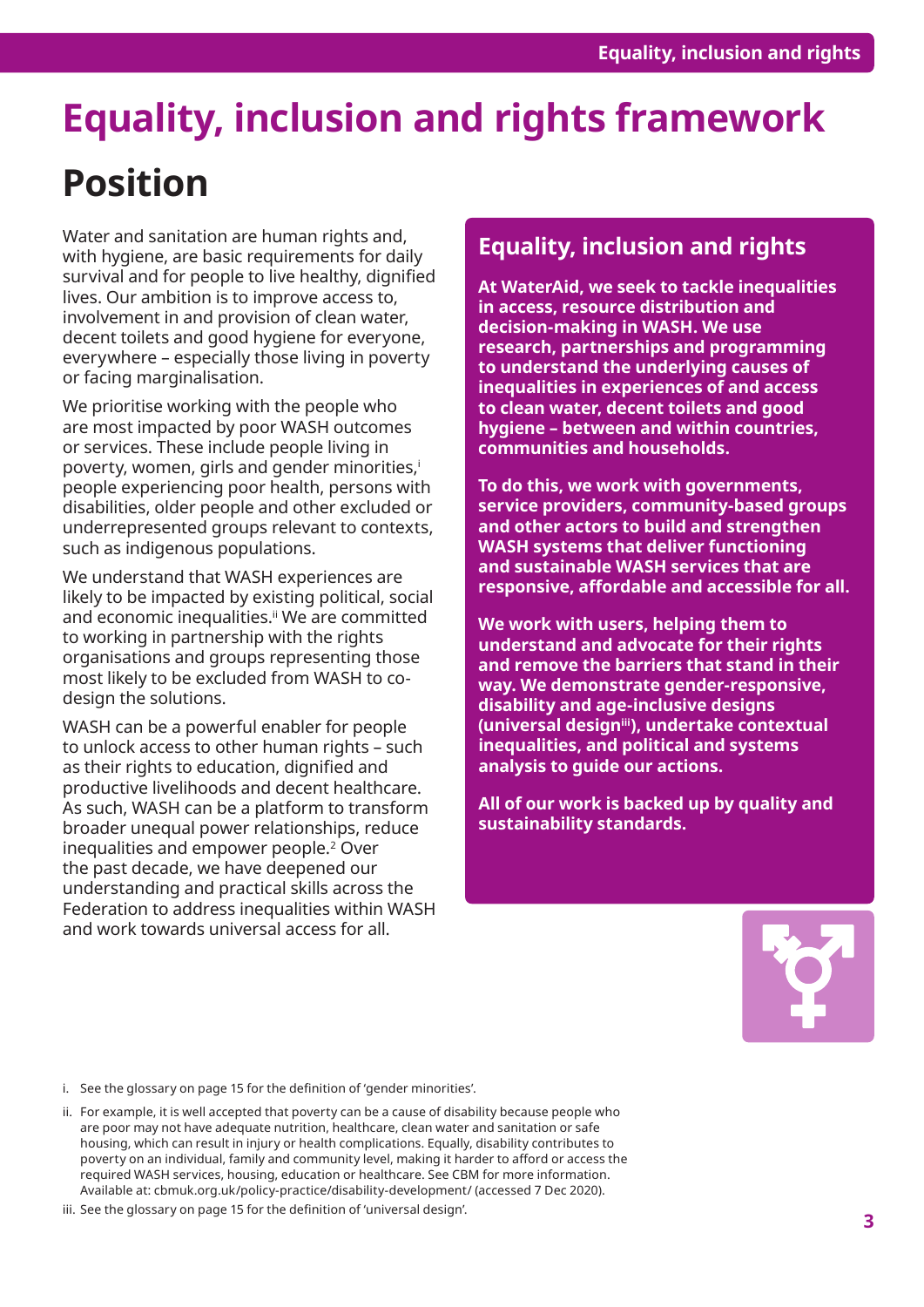# **Rationale**

While significant progress has been made towards improving access to WASH in the countries where we work, vast inequalities in the accessibility, availability, affordability, acceptability and quality of WASH services still remain. Huge disparities continue to exist between the richest and poorest communities.<sup>3</sup> 8 out of 10 people continue to live without access to improved drinking water and 72% of those lacking basic sanitation are living in rural locations.<sup>4</sup>

Research has consistently shown that the burden of collecting water from sources located off-premises still falls primarily on women and girls, exacerbating their WASH-related inequalities.5

Grace Nabenga Lufu, 31, talking to masons who are making the final touches on a newly installed water tank reservoir that will supply Kakora Dispensary with constant water all the time, Kakora Dispensary, Nyanghwale District, Tanzania, June 2018.



#### **To accelerate progress, there is a need to:**

### **1. Assess and respond to the contextspecific realities of marginalisation and exclusion.**

WASH experiences are informed by a myriad of contextual circumstances covering wealth, gender, age, disability status, race, religion, indigenous identity, geographical location, livelihood, lifestyle factors or political affiliation.

Current measurements do not adequately or consistently capture these factors, contributing to the challenges that policymakers and service providers have in designing or directing services with inclusivity in mind. For example, small groups within a population, such as ethnic minorities and indigenous communities, are not always reflected in disaggregated national statistics,<sup>4</sup> while sex-disaggregated data in WASH remains repeatedly called for, but is still limited.<sup>6</sup> Any one of these identities or factors can impact on the opportunities people have, and when a number of these overlap, it can considerably increase or decrease their ability to meet WASH requirements and the nature of the barriers they face.

It is essential to analyse the nature of barriers and the context-specific realities based on the individual, group, and geographical identities and factors of these with each other. The barriers could be physical, societal or institutional in nature, so this type of analysis ensures that policies, regulations and services can be designed appropriately, rather than assuming that a one-size-fits all solution meets everyone's requirements.

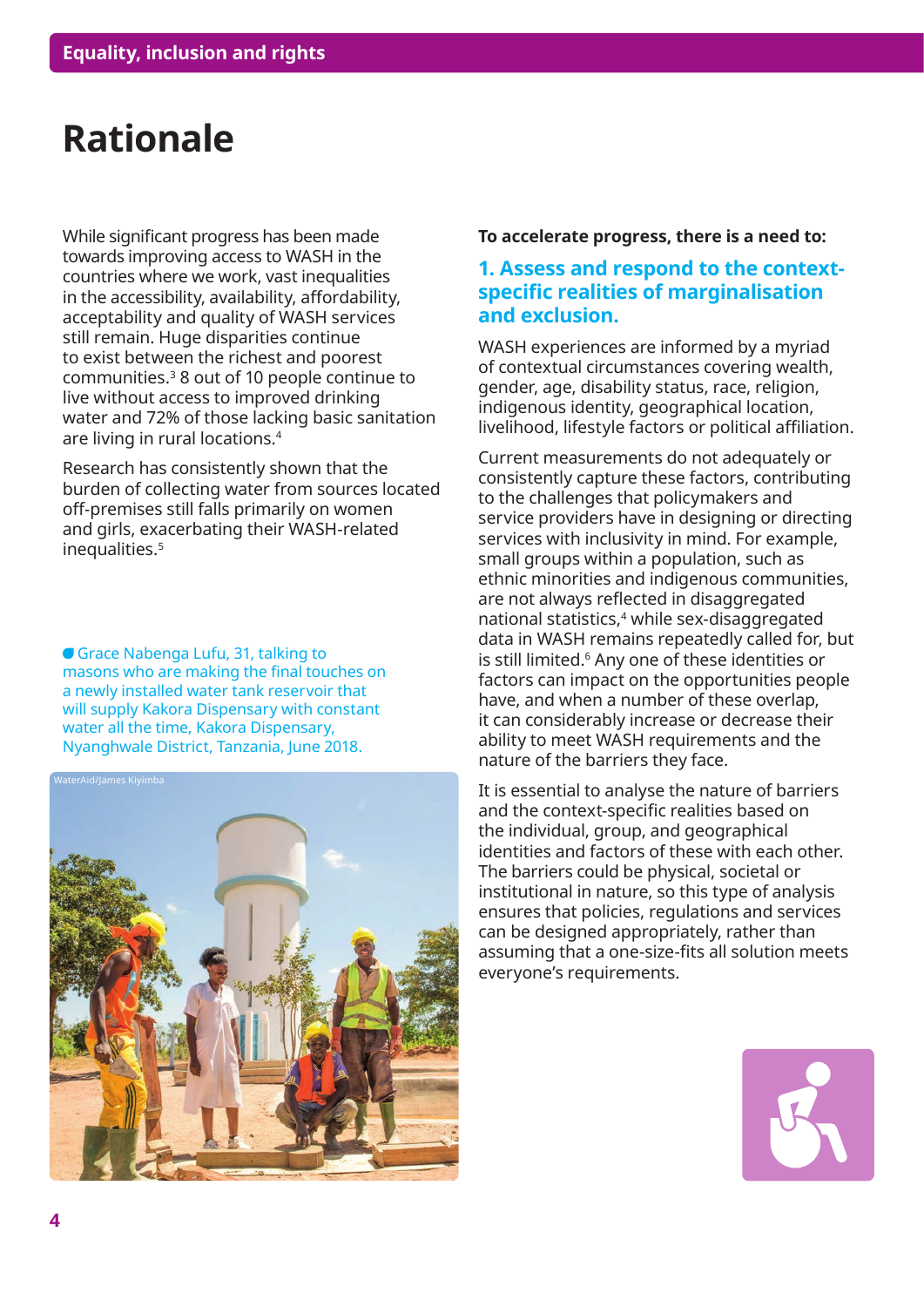### **2. Assess marginalisation and exclusion in and around WASH systems.**

WASH programmes and realities are not isolated entities. Our work exists within, and is impacted by, wider complex social, political, cultural, economic, environmental, institutional and technical factors. The interplay between these different factors and interactions between different actors in and beyond the WASH system, define the barriers that stand in the way of WASH inclusion, sustainability and scalability.7 The diagram below captures how marginalisation analysis intersects with the WASH system.

**People** are at the centre of our analysis and to achieve our mission, we pay specific attention to those who are systematically excluded or underserved. To achieve 100% WASH coverage, services must be functional, sustainable and responsive to all and their requirements.

There is a need to research, co-design and model **inclusive and sustainable WASH services**, decision-making structures and processes. WASH actors must be supported in identifying and responding to the environmental, institutional and societal barriers that contribute to WASH inequalities, as well as the financial and capacity challenges in the sector.

Ingrained power imbalances, social barriers and marginalisation filter into everything. Therefore, we need to support and challenge the relationships, rules, power and financing structures that make up the wider **WASH system** and determines the environment in which it is shaped and delivered.

All of this is influenced by **overriding societal values, norms and behaviours**. Understanding these factors and working with the right partners to assess and react to negative norms and behaviours is vital in our pursuit of sustainability, applicability and WASH inclusivity for all.

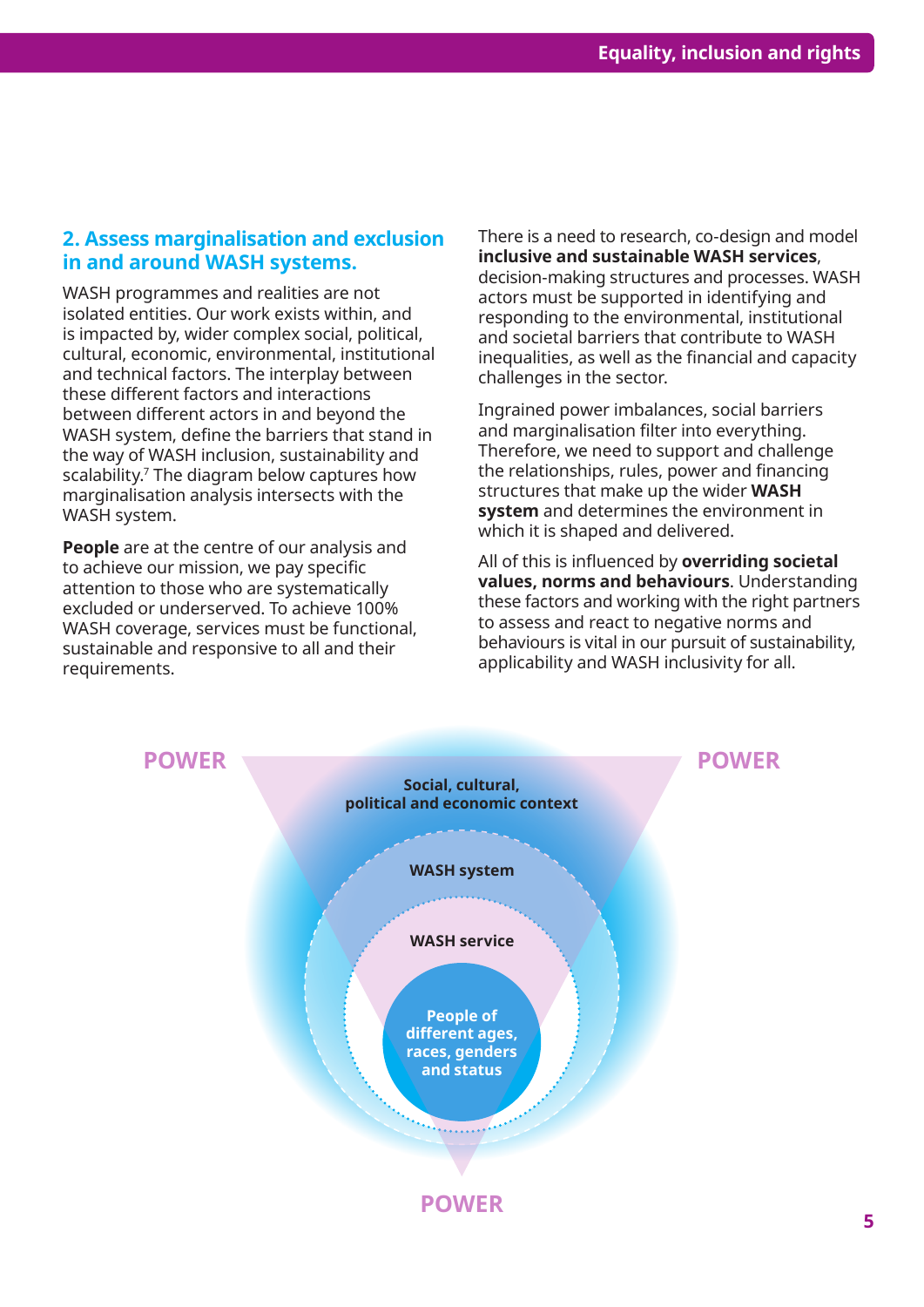# **Strategic fit**

We believe that political will and leadership, the development of strong WASH systems, the integration of WASH into other sectors and fundamental changes of behaviour are needed in order to deliver sustainable and transformative WASH outcomes for all. As set out in *Our global strategy 2015–2022*, $^8$  tackling inequalities in WASH is one of our strategic aims. It interacts closely with the other global aims as set out below:

### **Strong systems**

It is only when the WASH system is strong and the users are empowered to claim their rights to WASH, that inclusive and empowering WASH services will be prioritised, demanded and delivered.

### **Hygiene**

We advocate inclusive and accessible hygiene behaviour change programmes and facilities. We seek to avoid reinforcing negative social norms and stereotypes.

### **Integration**

We must work with other sectors to accelerate change by integrating WASH into areas such as health, climate resilience work and education. The close connections and interdependences between Sustainable Development Goal (SDG) 6 on WASH, SDG 5 on gender equality, SDG 10 on tackling inequalities and SDG 16 on peace, justice and strong institutions are also well established and help drive our approach and advocacy.<sup>9,10</sup>

Mickson, drawing water from a disabilityinclusive borehole, Simulemba Health Centre, Kasungu, Malawi, July 2018.





Husne Ara Begum participating in group counselling sessions, set up through intervention by Efforts for Rural Advancement, bringing awareness of various aspects of personal hygiene in Sunamganj Tahirpur, Bangladesh.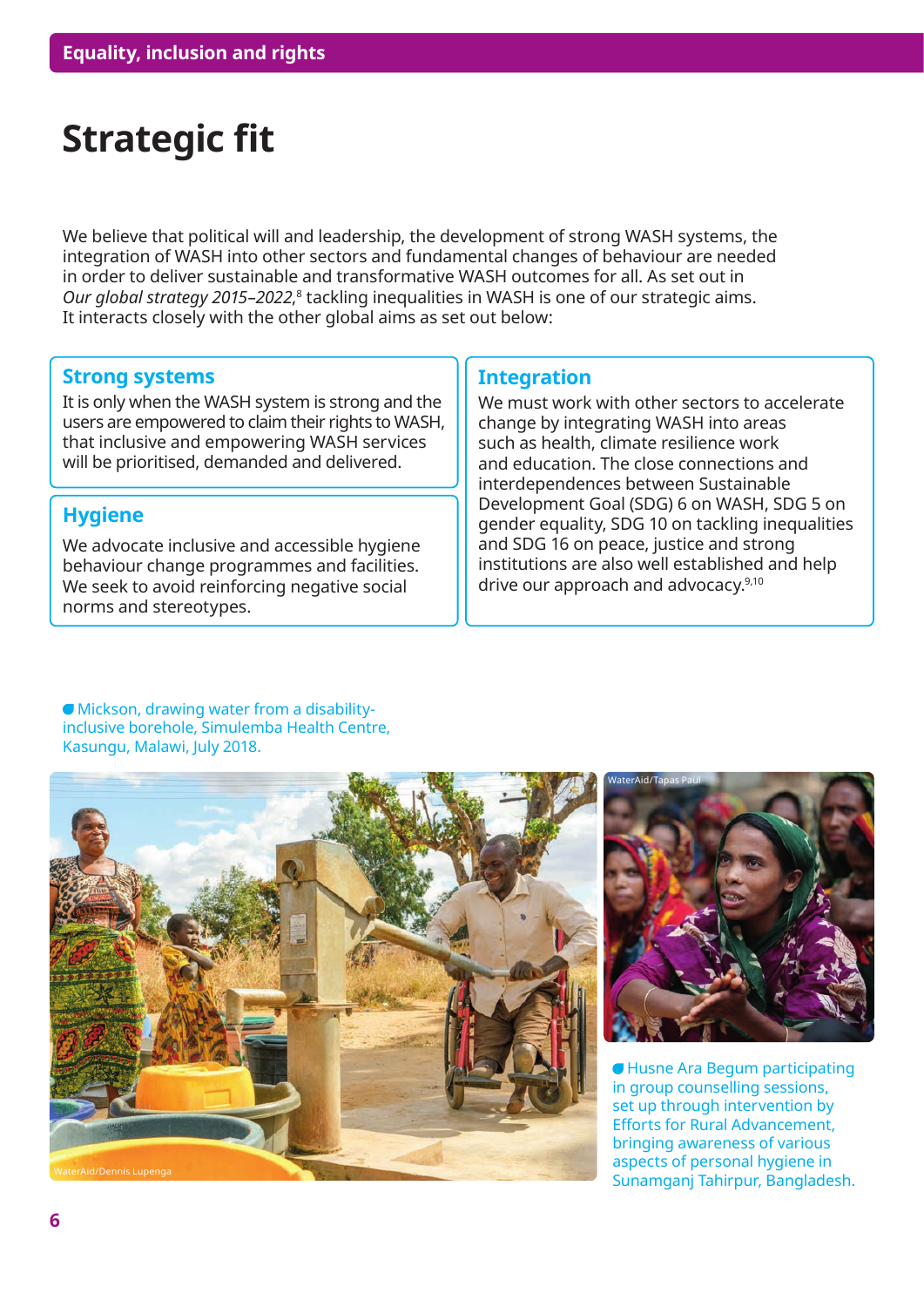# **Approach**

### **Principles**

Three fundamental principles guide what we do and how we do it:

- 1. Respect for and delivery of human rights for all.
- 2. Focus on strengthening systems to be sustainable and deliver WASH justice for all.
- 3. Working inside and outside WaterAid to achieve sustained solutions to inequality, rather than short-term 'fixes'.

### **Principle 1: Respect for and delivery of human rights of all**

**What we do:** We uphold and support the human rights to water and sanitation – which guarantees access to WASH for everyone, regardless of gender, age, disability, ethnicity or other social, cultural, economic, political or geographical identity or status. We use a human rights-based approach, which seeks to embed non-discrimination, accountability, access to information and meaningful participation in WASH processes and outcomes. We do this in contrast to a 'needs-based approach' which relies on charity and 'goodwill' alone. Talking openly about human rights can sometimes be difficult, so we will work in ways that respect the principles of human rights, even if we are not able to use the specific language that correlates with it.

In 2010, the United Nations (UN) and Human Rights Council (UN, 2010) mandated that:

**The human right to water** entitles everyone without discrimination to sufficient, safe, acceptable, physically accessible and affordable water for personal and domestic use.

**The human right to sanitation** entitles everyone without discrimination to physical and affordable access to sanitation, in all spheres of life, which is safe, hygienic, secure, socially and culturally acceptable, which provides for privacy and ensures dignity.

**How we do it:** We work with the duty bearers, rights holders, service providers and service users to ensure WASH rights are realised in a way that makes them:

- **Available** when needed, of sufficient quantity (water) and with a sufficient number of facilities (sanitation and hygiene) to meet personal and domestic needs.
- **Accessible** to everyone within, and in the immediate vicinity of, households, health and educational institutions, public institutions, public places and workplaces.
- Of a **quality** that means it is 'safe'iv for consumption or use with no significant threat to human health and the facilities are hygienic and safe to use.
- **Affordable** for all, so the if any fee is charged, it does not compromise the recipient's ability to pay for other essential necessities guaranteed in the bill of human rights, such as food, housing and healthcare.
- **Acceptable** to the people using it, regardless of culture or other identities. This will require gender-specific facilities, including facilities for menstrual hygiene management, constructed in a way that ensures privacy, safety and dignity.<sup>11</sup>

### **Principle 2: Focus on strengthening the systems to be sustainable and deliver WASH justice for all**

**What we do:** The WASH system is made up of the institutions, authorities, policies, processes, resources, finances, decision makers, current users and the people without access. It is the behaviours and interactions between these factors and actors that can support or hinder sustainable and inclusive WASH delivery.<sup>7</sup> In our support to strengthen WASH systems, we prioritise a people-centred and rights-based approach – advocating for equality and inclusion of all as a fundamental part of this.

iv. 'Safe' water refers to water that is free from all elements that constitute a threat to health.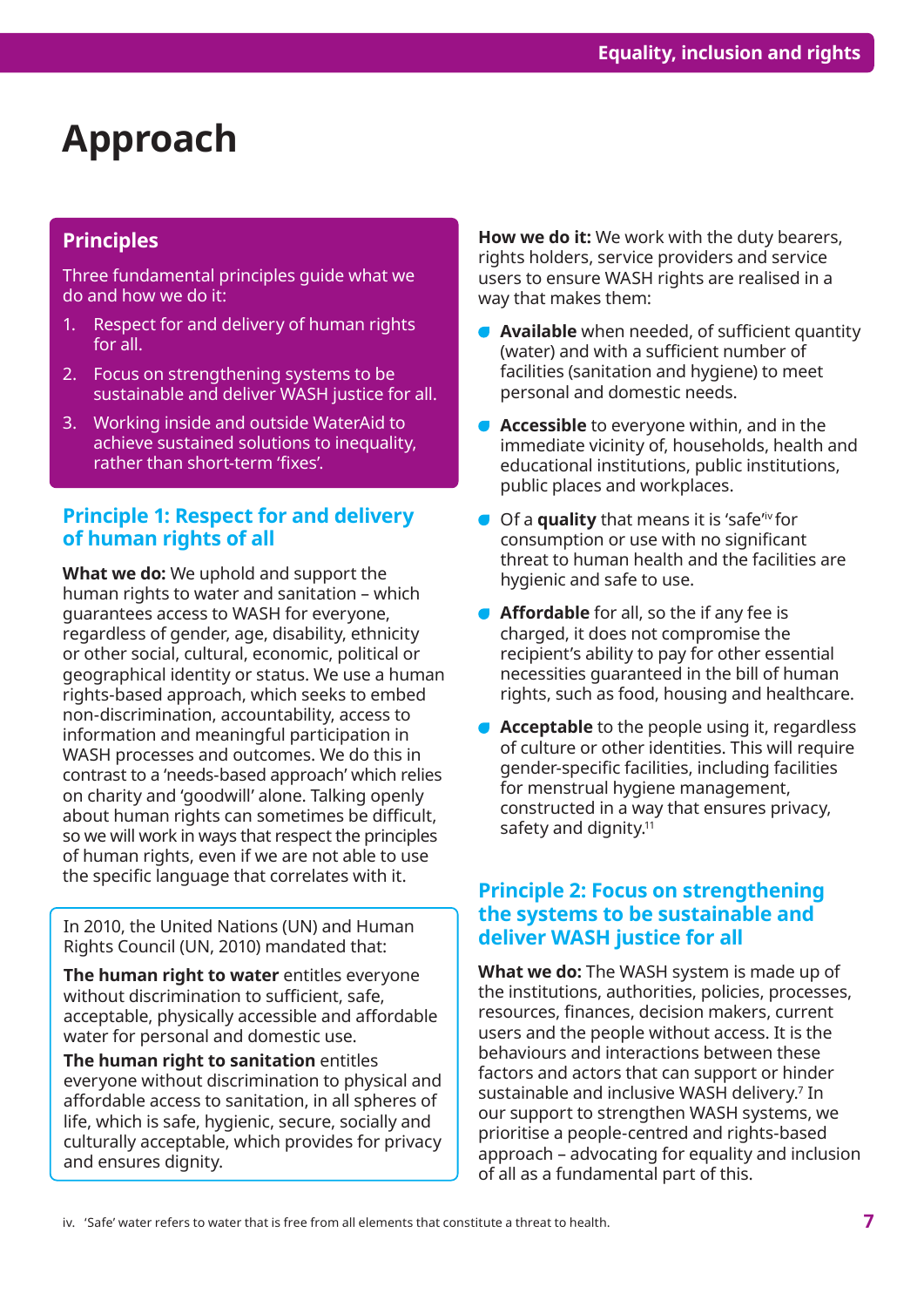#### **How we do it:**

- Work with governments, service providers  $\sqrt{2}$ and other stakeholders to tackle WASH injustices. We do this by highlighting and challenging the obstacles, discriminations or imbalances of power and privilege in structures, processes or attitudes.
- Support and advocate for more diversity within those engaged in WASH leadership, technical positions and decision-making roles.
- Raise political and financial commitments to tackling WASH injustice; and prioritise investment and progress for those who are excluded.
- Model and promote policies, tools and training for all WASH actors on how to standardise and replicate inclusive WASH facilities and empowering WASH practices.
- Strengthen the monitoring and data collection of WASH inequalities; and the accountability mechanisms that enable people to hold service providers and governments to account for WASH delivery.
- Ensure all actors, including WaterAid staff and partners, have the confidence and tools to support the human right to WASH.

### **Principle 3: Work inside and outside WaterAid to achieve sustained solutions to inequalities rather than short term 'fixes'**

WaterAid joins global efforts to achieve sustained, universal access to WASH by 2030. This scale of transformation cannot happen without making equality, inclusion and rights everyone's business. It needs support at a personal and professional level and change at an organisational and programme level.

**What we do:** We commit to working in ways that encourages systemic and structural changes, rather than 'quick fix' solutions. This requires tackling the root causes of WASH inequalities and systems failures, not just the symptoms in isolation. It also requires prioritising the knowledge and expertise of those closest to the locations of WASH injustices, in order to support the right solutions.

#### **How we do it:**

- **Understand and assess the underlying factors that drive exclusion and marginalisation** in WASH, including but not limited to, analysis of political economy, social and gender issues, contexts and environmental domains.
- **Invest in understanding and addressing**  internal biases, perpetuations of patriarchy, racial, colonial, geographical and economic injustices in our organisation, sector and societies. These directly impact on our ability to help deliver WASH justice.
- Explicitly **commit to the principle of 'do no harm'**v by better understanding and mitigating the risk for any person or group impacted by our work. This includes, but is not limited to, addressing safeguarding and security issues in the sector, and interactions with gender-based or family violence related to or impacting WASH participation, decisionmaking or access.
- **Work in partnership with organisations and groups** that represent those marginalised or excluded in WASH. This includes, but is not limited to, women's and disabled persons organisations, youth, religious and ethnic minority groups, informal settlement and indigenous peoples' organisations. We work with them to understand the structural barriers and to design interventions that address the root causes of inequalities, such as attitudes, taboos, stigma, racism and patriarchy, as well as the technical challenges related to spatial factors.
- **Integrate our commitment to equality, inclusion and rights across the spectrum of our work** – covering our programmes, communications, fundraising and business functions within country programmes, right through to our partners' and members' work.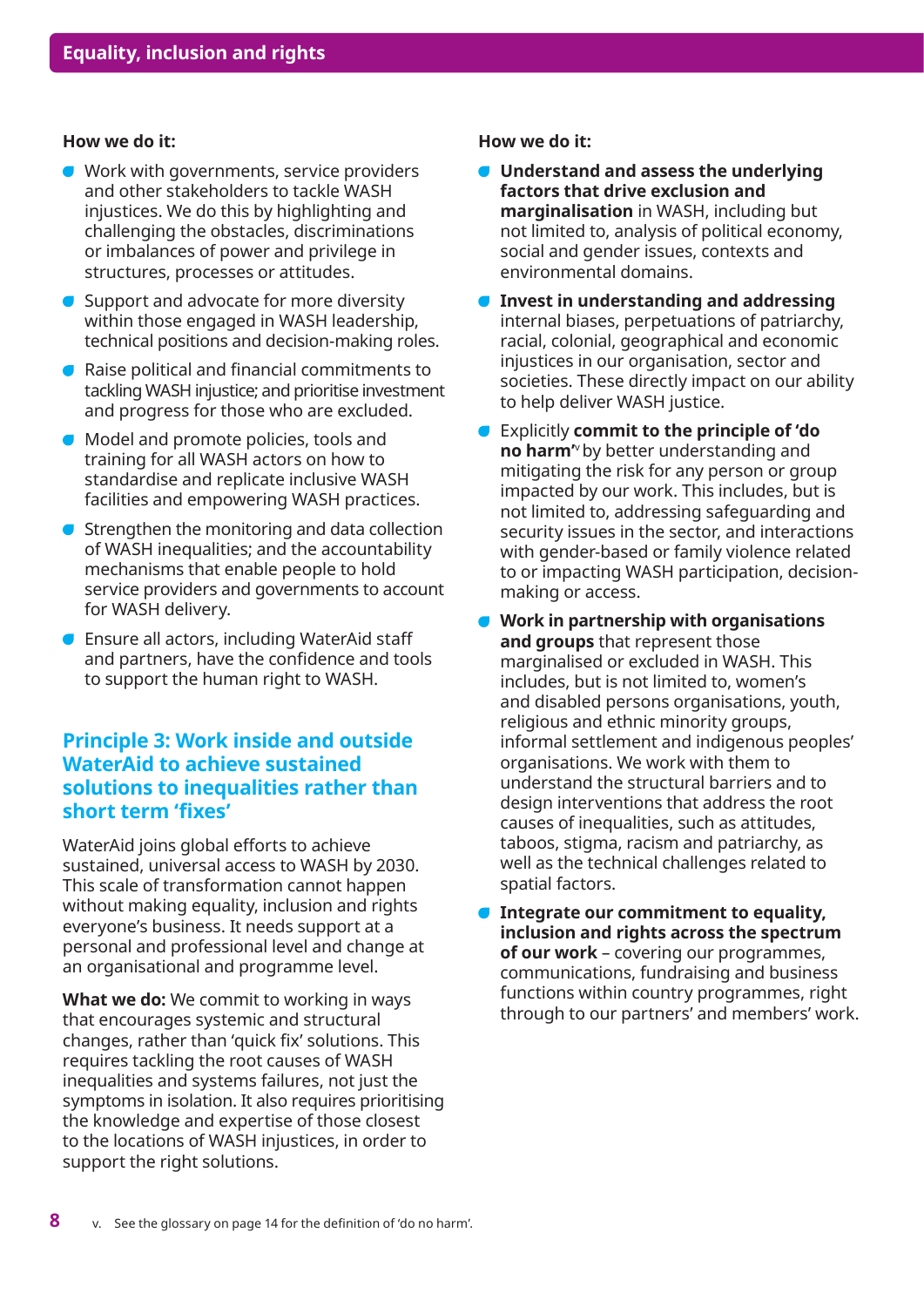### **The journey**

We are committed on this journey to accessible, sustainable, universal access to WASH and recognise that there are no one-size-fits-all or 'quick fix' solutions. We will promote a stepchange to bring us closer to this goal.

The process summarised below sets out the progressive steps and shifts required to move us towards achieving this. These steps have been adapted for our organisation and aim to support practical actions.vi

### **It is important to note that:**

- While reducing inequalities can be difficult to quantify, these phases offer a common language and practical guide for thinking and responding.
- **The journey is not always linear and** may involve being at different points simultaneously.
- There must be **contextual adaptability and flexibility** in applying this.

D ı

-1 **I** I 1 ı 1  $\begin{matrix} \end{matrix}$  $\mathbf{I}$ ı -1 1

**The phases can be overlayed onto several** work areas across WaterAid.

### **What a journey towards transformation looks like in practice**

From strategy and fundraising, human resources to programming and project teams, this step change process provides a practical framing to guide how we can address the WASH-related resource, knowledge and power imbalances.

The table on page 11 provides an illustrative example of what a journey towards delivering more empowering or transformative outcomes might look like across different workstreams. This is not an exhaustive list, but rather a 'sample' to help visualise how the phases can be applied. The phases can help:

- Build insights into where we are now, what we are achieving and how we are working.
- Build ambition of where we want to get to and what steps we need to take to get there.

### **Harmful**

### **Our accountability**

We avoid causing harm by continually analysing, learning and redirecting all our efforts.

# **Inclusive**

#### **Our minimum standard**

We always deliver and advocate for inclusive WASH which is participatory and accessible.

# **Empowering**

### **Our approach**

We strive to deepen outcomes; tackle unequal relations in WASH; foster meaningful partnerships and drive internal transformative change.

# **Transformative**

### **Our long-game**

We strive to transform power imbalances that stand in the way of equality, committing to longterm and deep action.

vi. These steps originally draw from the 'Gender Integration Continuum' created by the Interagency Gender Working Group (IGWG), funded by USAID. Available at: igwg.org/wp-content/uploads/2017/05/FG\_GendrIntegrContinuum.pdf (accessed 14 Jan 2021). It was first utilised by WaterAid Australia and consultants Heather Brown and Katie Nicholls to help integrate gender and inclusion into system strengthening work. Available at: washmatters.wateraid.org/publications/practicalguidance-gender-equality-strengthening- water-sanitation-hygiene-systems (accessed 7 Dec 2020).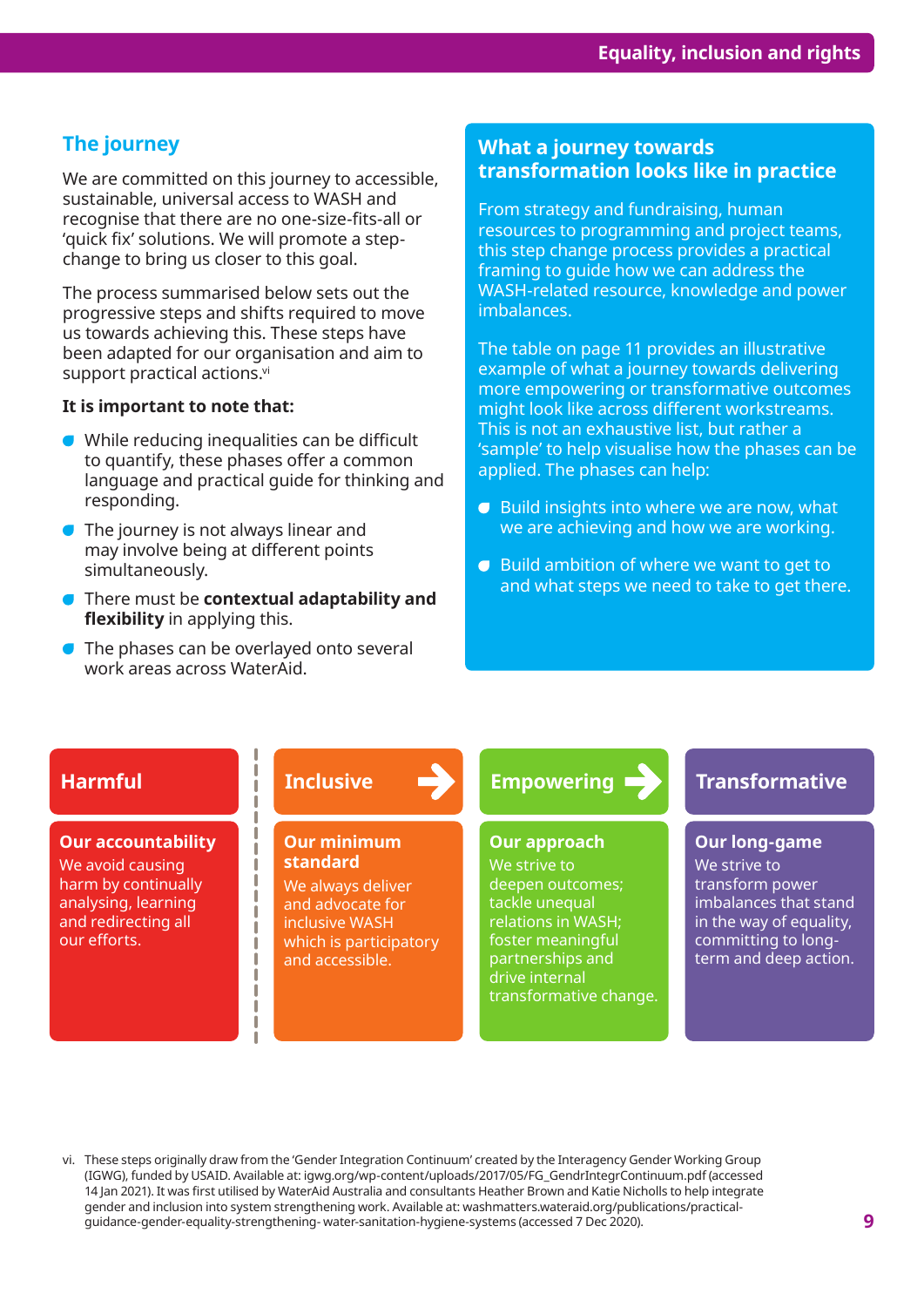### **Inclusive: We commit to inclusion**

WaterAid is committed to ensuring that WASH services are gender-sensitive, inclusive and meet the needs of everyone at each stage of life.

We strive to ensure WASH facilities in public and institutional settings are designed for universal access and commit to reaching underserved people so that their requirements are understood, budgeted for and ultimately met. Internally, we commit to organisational approaches that bring diverse perspectives and are accountable to staff at all levels.

In striving to be inclusive, we must pay attention to diversity of experiences and perspectives amongst any one 'group'. For example, where we involve people with mobility impairments, it is also necessary to understand the barriers experienced by people with intellectual impairments, mental health conditions, and visual and hearing impairments, rather than assuming all disabilities are the same.<sup>13</sup>

### **Empowering: We strive to empower**

We want to move towards delivering empowering outcomes for people, groups and places. To do this, our work will support those who experience marginalisation and discrimination to build their voice, participation and access to information.

It requires the breaking down of power dynamics, and the social, institutional and environmental barriers that prevent some people from having a voice or being involved in WASH decision-making.

It requires focusing on tackling biased processes or negative attitudes and stereotypes, impacting on WASH actions and experiences. It involves addressing information gaps in WASH decision-making and prioritisation.

This includes empowerment of duty bearers to respond to WASH needs and users to realise their rights often requires increased capacity, time or confidence on both sides, and the right partnership.

### **Transformative: Our vision to help transform outcomes**

Transformative change contributes to a world where the root causes of unequal WASH, including unequal power relations, unfair resourcing, inadequate involvement of certain groups or individuals or limited leadership opportunities, are actively being overturned. Transformative programming involves challenging harmful roles, relationships and norms in and beyond WASH, whilst creating sustainable and positive change that cannot easily be undone.

It often requires us to 'undo' what we already know and change our mindsets, not just actions, so that real equality is lasting and meaningful. It includes equality in paid WASH workforces to the sharing of unpaid WASH work within households. It tackles, internally and externally, those parts of the system that systematically discriminate – based on wealth, sex, colour, ethnic origin, location or other factors.

### **Harmful: We commit to 'do no harm'**

There is no such thing as 'neutral' in development work – we are either reinforcing existing inequalities and power structures or working to overcome them. Therefore, WaterAid never intends to deliver harmful approaches. We commit to analysing risks, assessing how and where our actions will be felt and identifying any unintended consequences. For example, we recognise that empowering marginalised women and people involves challenging established norms and power structures, which brings risks, especially in the context of pervasive violence against women, girls and gender minorities, political or religious tensions or stigma toward certain groups. To 'do no harm', WaterAid will:

- Analyse, document and respond to risks, including safeguarding dimension.<sup>12</sup>
- Understand and apply the 'do no harm' principles in design and implementation, and through safety and security checks.
- Build questions about harm or unintended consequences into monitoring, evaluation and learning protocols.
- Reflect and re-design based on emerging risks and feedback loops.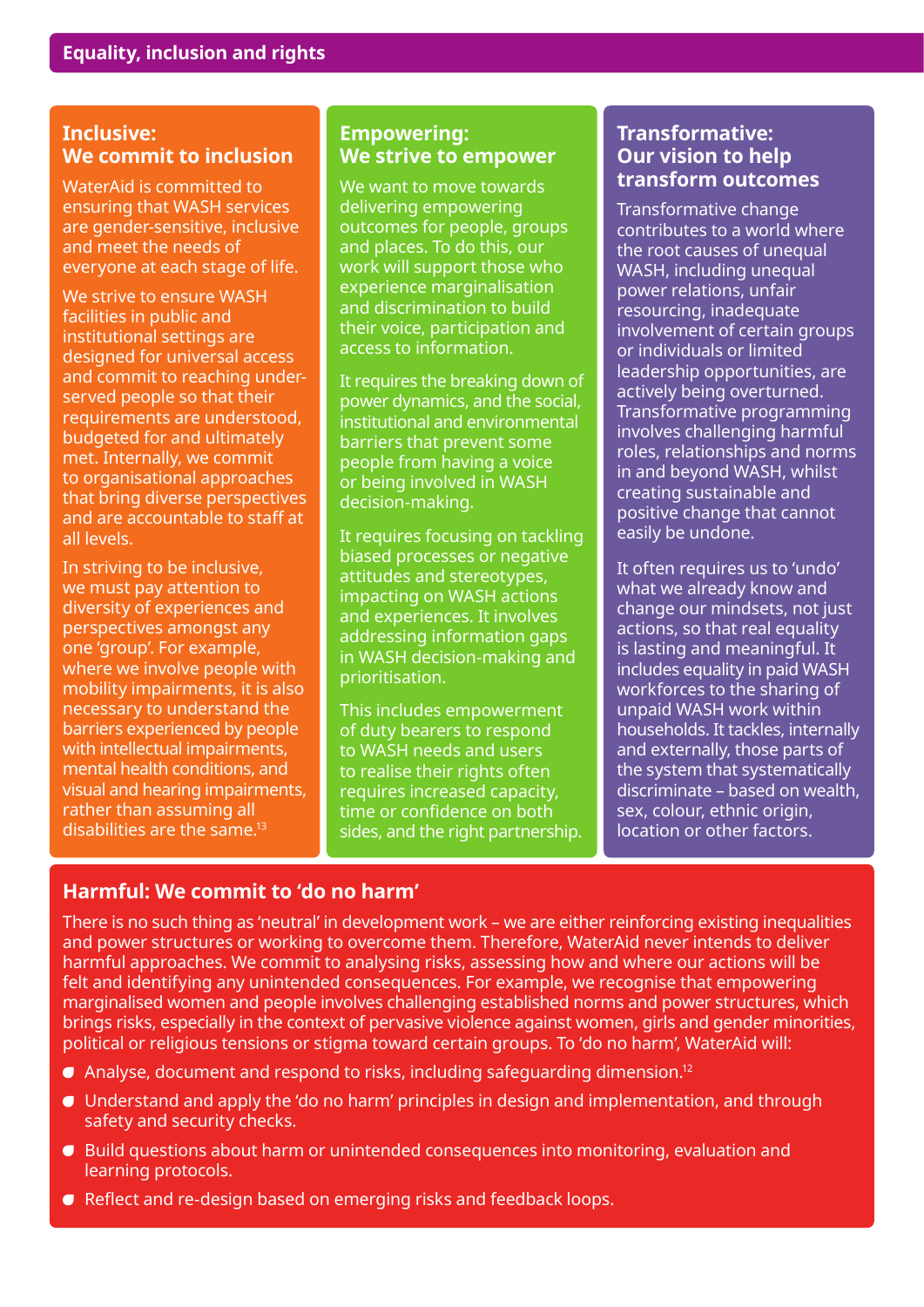# **Examples of a transformative practice journey**

| <b>Harmful</b><br>To avoid harm,<br>we will:                                                                                                                                                                                                        | <b>Area of work</b>                                                                                                                                                     | <b>Inclusive</b><br>(Always do) In our<br>work, we will see:                                                                                                                                                                                                | <b>Empowering</b><br>(Aim to do) In our work,<br>we want to see:                                                                                                                                                                                                                                                                                                                                                          | <b>Transformative</b><br>(Ambition) In our work,<br>we will strive for:                                                                                                                                                                                                                                                                                                                                                                                                                     |
|-----------------------------------------------------------------------------------------------------------------------------------------------------------------------------------------------------------------------------------------------------|-------------------------------------------------------------------------------------------------------------------------------------------------------------------------|-------------------------------------------------------------------------------------------------------------------------------------------------------------------------------------------------------------------------------------------------------------|---------------------------------------------------------------------------------------------------------------------------------------------------------------------------------------------------------------------------------------------------------------------------------------------------------------------------------------------------------------------------------------------------------------------------|---------------------------------------------------------------------------------------------------------------------------------------------------------------------------------------------------------------------------------------------------------------------------------------------------------------------------------------------------------------------------------------------------------------------------------------------------------------------------------------------|
| Avoid talking<br>on behalf of<br>others or making<br>assumptions<br>about what groups<br>require. Fair<br>and reasonable<br>payment for<br>expertise.                                                                                               | <b>Partnerships</b><br>with rights or<br>representative<br>groups                                                                                                       | Rights-groups<br>are consulted<br>for key initiatives;<br>a contractual<br>relationship, but with<br>limited scope.                                                                                                                                         | Rights groups are partners;<br>involved in co-design;<br><b>WaterAid remunerates</b><br>fairly, supports<br>organisational development<br>and participation in<br>decision-making spaces.                                                                                                                                                                                                                                 | Rights group partnerships<br>that are long-term, centred<br>around allyship and their<br>rights agenda. It is a two-<br>way relationship that lasts<br>beyond funded projects.                                                                                                                                                                                                                                                                                                              |
| Involve or consult<br>user groups -<br>particularly at risk<br>or marginalised<br>users - before<br>constructing or<br>planning activities<br>or facilities.                                                                                        | <b>WASH</b><br>technology or<br>infrastructure                                                                                                                          | WASH technology and<br>infrastructure is<br>gender-sensitive,<br>accessible and<br>meets the needs of<br>everyone at each<br>stage of life.                                                                                                                 | WASH technology and<br>infrastructure design<br>process is partly or fully<br>co-designed with users<br>or rights groups. The<br>end-user's voice is heard<br>and guides the design<br>requirements.                                                                                                                                                                                                                      | <b>WASH standards</b><br>incorporate universal<br>design principles as<br>non-negotiable. Disability-<br>inclusive and gender-<br>responsive design principles<br>are institutionalised and<br>supported via resourcing<br>and regulation.<br>Diverse users lead and<br>shape design and siting.                                                                                                                                                                                            |
| Analyse and<br>document<br>risks related to<br>inequalities and<br>power.<br>Understand the<br>'do no harm'<br>principles related<br>to WASH and<br>development<br>work.<br>Safeguarding,<br>complaints<br>and <b>feedback</b><br>systems in place. | People: skills,<br>attitudes and<br>diversity                                                                                                                           | There is reflection<br>across some functions<br>on internal bias or<br>attitudes.<br>Acknowledge race,<br>power, sexism, and<br>exclusions based<br>on disability, age,<br>location and education<br>attainment in our<br>recruitment and team<br>dynamics. | WaterAid teams have active<br>plans for tackling and<br>responding to bias, racist<br>or sexist attitudes.<br>Teams have good<br>understanding about bias<br>and how it relates to their<br>own roles and their teams.<br>WaterAid talks and<br>acts on overcoming<br>colonial narratives and<br>empowering experts closer<br>to where we work.<br>Diversity in decision-making<br>and a balance of power in<br>WaterAid. | All people at WaterAid act<br>to overcome bias attitudes<br>and imbalances in decision-<br>making power and privilege.<br>Colonial narratives are<br>dismantled, and alternative<br>narratives supported.<br>Decision-making is shifted<br>closer to the communities<br>we serve and is more<br>responsive to indigenous<br>and context-specific<br>leadership and solutions.<br>Diversity is reflected in all<br>areas of WaterAid and all<br>levels of management and<br>decision-making. |
| We work from a<br>human rights lens,<br>acknowledging<br>the role of duty<br>bearers and<br>rights holders.                                                                                                                                         | <b>Working with</b><br>governments:<br><b>Regional,</b><br>national,<br>sub-national;<br><b>influencing</b><br><b>WASH strategy</b><br>policies and<br><b>standards</b> | We raise decision<br>makers' <b>awareness</b><br>of WASH rights and<br>obligation.<br>We influence inclusive<br>and accessible WASH<br>policies.<br>We influence financing<br>for inclusive and<br>participatory WASH<br>work.                              | We shift decision makers,<br>attitudes and actions.<br>We support development<br>of rights-based and context<br>responsive WASH policies,<br>regulations and procedures<br>to overcome barriers.<br>We influence financing<br>for WASH work that<br>tackles stigma, taboo or<br>discriminations.                                                                                                                          | <b>Attitudes and actions</b><br>of decision makers<br>ensure equality and<br>justice for all.<br>We influence WASH policy<br>spaces to be a platform to<br>transform power.<br>Sustainable/long-term<br>financing models.                                                                                                                                                                                                                                                                   |

vii. For more information on WaterAid's Quality Programme Risk Critical Standard and universal design principles, refer to the *Quality programme standards*' publication.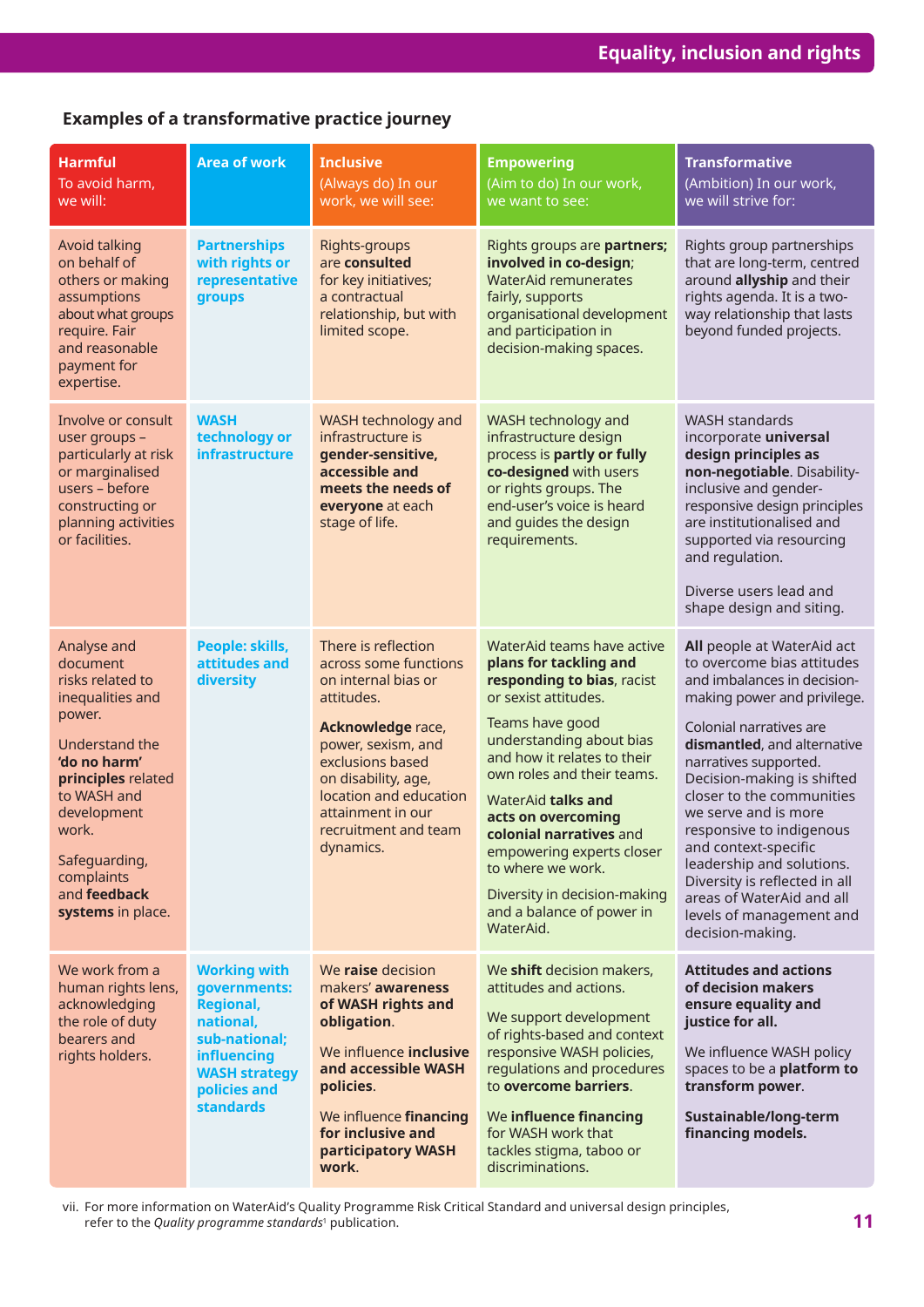# **Quality programme standards**

The core commitments are to be read in conjunction with our programmatic approach and the *Quality programme standards*1,viii as below:

### **Risk critical standards**

R5 We must ensure **WASH services are gender-sensitive and inclusive and meet the needs of everyone at each stage of life**. Facilities in public institutions must be designed for universal access.

### **Minimum quality standards**

- M1.2 We will influence and help develop **national policies and systemic changes** to promote sustainable and **inclusive WASH services**.
- M1.9 Service-delivery projects **must be gender-sensitive, inclusive and meet the needs of everyone at each stage of life**. All facilities in public institutions such as schools and healthcare facilities must be designed for universal access.
- M2.1 We will **empower citizens, strengthen their voices and increase their participation** in development of WASH policy and services. We will increase their ability to hold duty-bearers to account.
- M2.2 We will encourage and support the **active and meaningful participation of people** who are marginalised and excluded.
- M2.3 We will promote **women's rights and gender equality** in our programmes.
- M4.3 We will promote **gender-differentiated and inclusive sanitation facilities**  in institutions such as schools and healthcare facilities, and in public toilets.
- M6.4 We will support service providers to develop **context-specific, gendersensitive and inclusive approaches** to serve the urban poor.

### **Full quality standards: strategy level**

- S2.1 We aim to **empower communities and civil society organisations** to claim their rights to water and sanitation, with a specific focus on reaching the most marginalised, excluded and vulnerable people. We ensure governments and service providers are held to account.
- S2.2 We will recognise that **with rights come responsibilities**. We will ensure communities are able to manage their own services where appropriate, and to practise good hygiene behaviours.
- S2.3 We will use a **gender lens** in all stages of our work to ensure women and girls are empowered by and benefit from it.
- S2.4 We will work with other stakeholders to **share knowledge and promote equality and non discrimination** in fulfilling the human rights to water and sanitation, aiming to influence governments and other stakeholders in development and other sectors to invest in reducing inequalities across all sectors.
- S6.4 Our vision is to see **WASH integrated in city and town development plans for inclusive**, affordable, sustainable and well-managed water and sanitation **services for all**, which promote sustainable hygiene behaviour change, by 2030.
- S7.4 We will continually **analyse the barriers marginalised people and groups face to accessing WASH services**, including physical, institutional and attitudinal barriers, and will analyse power and rights. We will address these barriers through our programmatic approach.
- S7.5 We will analyse the **gender aspects** of all areas of our work.

**<sup>12</sup>**  viii. While each thematic area of our work has its own set of standards, you will need to take a holistic approach, meeting all relevant standards in your programme work. See *Quality programme standards*<sup>1</sup> for the full list.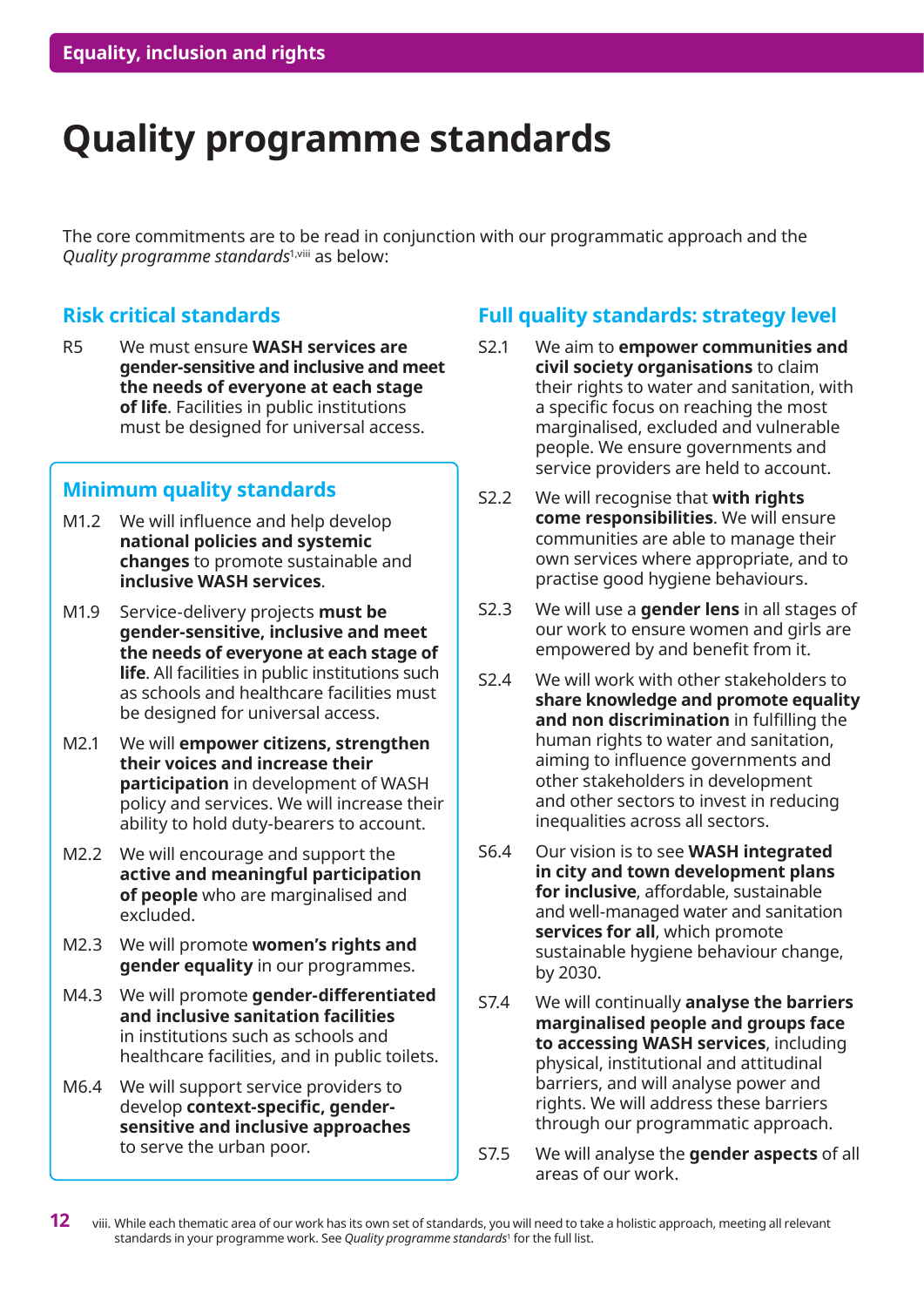### **Full standards: programme level**

- PG1.10 **Acceptability.** Services, in particular sanitation facilities and hygiene promotion activities, must be culturally acceptable. This will often require **gender-specific facilities that ensure privacy and dignity**.
- PG2.1 We will seek to **strengthen citizens' voices and their participation** in policy design, and in implementation and monitoring of services. We will aim to increase their ability to hold duty-bearers to account for realising their rights to water and sanitation.
- PG2.2 We will **support communities to fulfil their responsibilities** to help to manage services and to practise good hygiene behaviours.
- PG2.3 We will encourage the **active and meaningful participation of marginalised and excluded people**  throughout the programme cycle. We will advocate with them, not for them.
- PG2.4 We will promote **women's rights and gender equality** in our programmes.
- PG2.5 We will put in place robust measures to **reduce any risks to children** that may arise in the programme, in line with WaterAid's child safeguarding procedures.
- PG4.2 We will encourage provision of **inclusive and sustainable sanitation in institutions and public places**, working cross-sector and through government systems.
- PG4.6 We will **innovate throughout our work**, exploring promising approaches and technologies, ways to empower communities to demand sanitation, and opportunities for strategic partnerships. **We will ensure our innovations are equitable and inclusive.**
- PG6.1 We will take a **city/town-wide approach** to improving access to safe WASH in urban areas, taking into account all associated development issues, (such as land tenure) so urban authorities can plan, deliver and monitor inclusive, affordable and sustainable WASH services for all by 2030.
- PG6.2 Our guiding principles for urban programmes are to ensure that **city/townwide services that are inclusive for all**.
- PG6.3 Our vision is for **urban authorities to be able to plan, deliver and monitor inclusive**, affordable and sustainable WASH services for all by 2030.
- PG7.1 We will work with national and local governments to **identify and analyse inequalities in access, to ensure investments are targeted to address individual-related inequalities** that are relevant in every country, such as those based on sex, gender, age, **disability** and health conditions, imposing access constraints to sanitation in the household and beyond (for example, in schools, public toilets and workplaces).

### **Full standards: project level**

- PJ1.7 We will ensure **WASH services are gender-sensitive and inclusive and meet the needs of everyone** at each stage of life. All facilities in public institutions should be designed for universal access.
- PJ2.1 We will work with members of rural communities and residents of poor and informal urban settlements to **ensure their voices are heard** by those designing, implementing or monitoring new services, to make sure their needs are addressed.
- PJ2.2 We will support communities to **hold to account** those who are responsible for ensuring access to WASH.
- PJ3.2 We will promote **inclusive group handwashing facilities** with soap and water in schools, and handwashing facilities with appropriate cleaning agents **in healthcare facilities**.
- PJ3.6 We will use **accessible**, fit-for-context, socially appropriate and user-friendly **hygiene promotion tools**, materials, methods, activities and products. **All hygiene hardware options will be inclusive.**
- PJ4.1 We will promote **gender-differentiated and inclusive sanitation facilities**  in institutions such as schools and healthcare facilities.
- PI6.2 We will support water utilities and municipal authorities to develop approaches that are **inclusive, affordable and flexible for poor people**.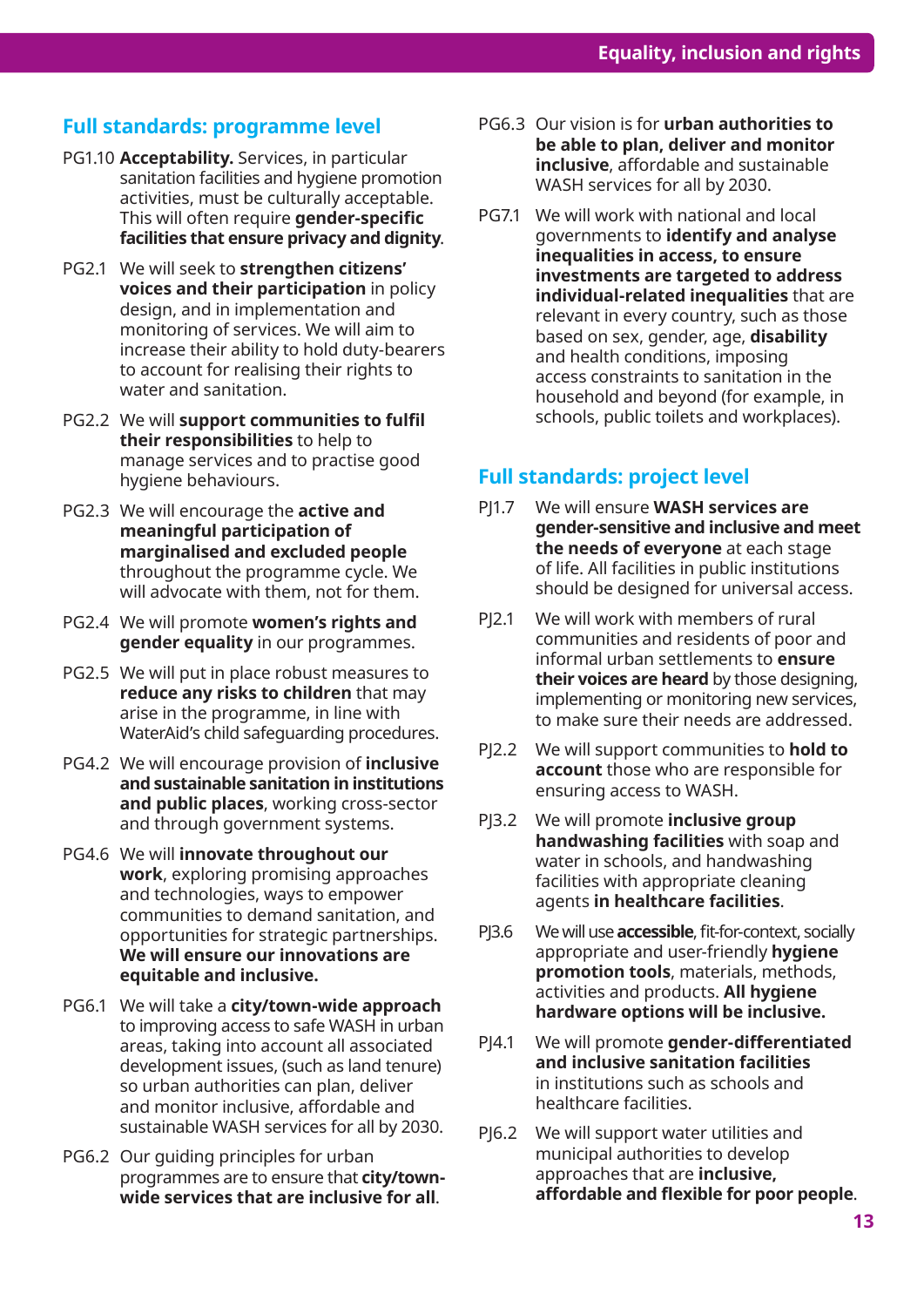# **Glossary**

# **Barriers**

We look at barriers that hinder the realisation of WASH rights and seek to eliminate them.<sup>14</sup> These include:

- **Environmental barriers** in the natural or built setting, both in the way things are constructed and how the information is delivered.
- **Institutional barriers** created by laws, policies, cultural traditions and practices, and company policies.
- **Attitudinal barriers** resulting from social norms, cultural beliefs, prejudice, behaviours and language.

# **Disability**

Disability results from the interaction between a person's impairment and the environmental, social and institutional barriers they face.

# **Discrimination**

Any distinction, exclusion or restriction which has the purpose or the effect of stopping or reducing a person's ability to enjoy or exercise their human rights on an equal basis as others.15

# **Do no harm**

The 'do no harm' approach is used in many ways to help focus efforts on protecting against, avoiding and mitigating potentially harmful impacts of development interventions, designs or approaches.<sup>16</sup> It is recognised that due to imbalances of power and opportunity in society, which are also reflected in WASH systems, failing to address inequality will inevitably reinforce and reproduce it. A proactive 'do no harm' approach is always required.17

# **Inclusion**

Inclusion is both a process (who is included in decision-making, along with how, why and to what effect) and an outcome (how development outcomes – including prosperity, well-being, and public goods and services – are distributed and shared).<sup>18</sup> It means having intentional actions, including the identification and removal of barriers, that hinder full and effective participation and inclusion in society and seeks to redress disadvantages encountered by specific groups.<sup>14</sup>

# **Empowerment**

Empowerment is a process of changing relations of power, achieved by individuals or groups of people, such as women, becoming aware of the systemic status and power imbalances they face, and supporting them to challenge and change this. It includes increased self-confidence and agency, having choice and control over resources.

# **Equality and equity**

**Equality** is when all people have the same economic, social, cultural, civil and political rights and entitlements. To achieve equality, different groups of people may require different treatment, as different groups of people have different situations according to privilege and disadvantage. While equality is an outcome, **equity** refers to the processes to achieve this outcome, which may require different approaches for different groups, to respond to their different needs, interests, capacities, socioeconomic status and circumstances.<sup>14</sup>

# **Gender norms**

Gender norms are a set of dominant beliefs and rules which are determined by a society or social group in relation to the types of roles, interests, behaviours and contributions expected from male, female and other genders. These are grounded in traditions and value systems and can change over time.<sup>19</sup>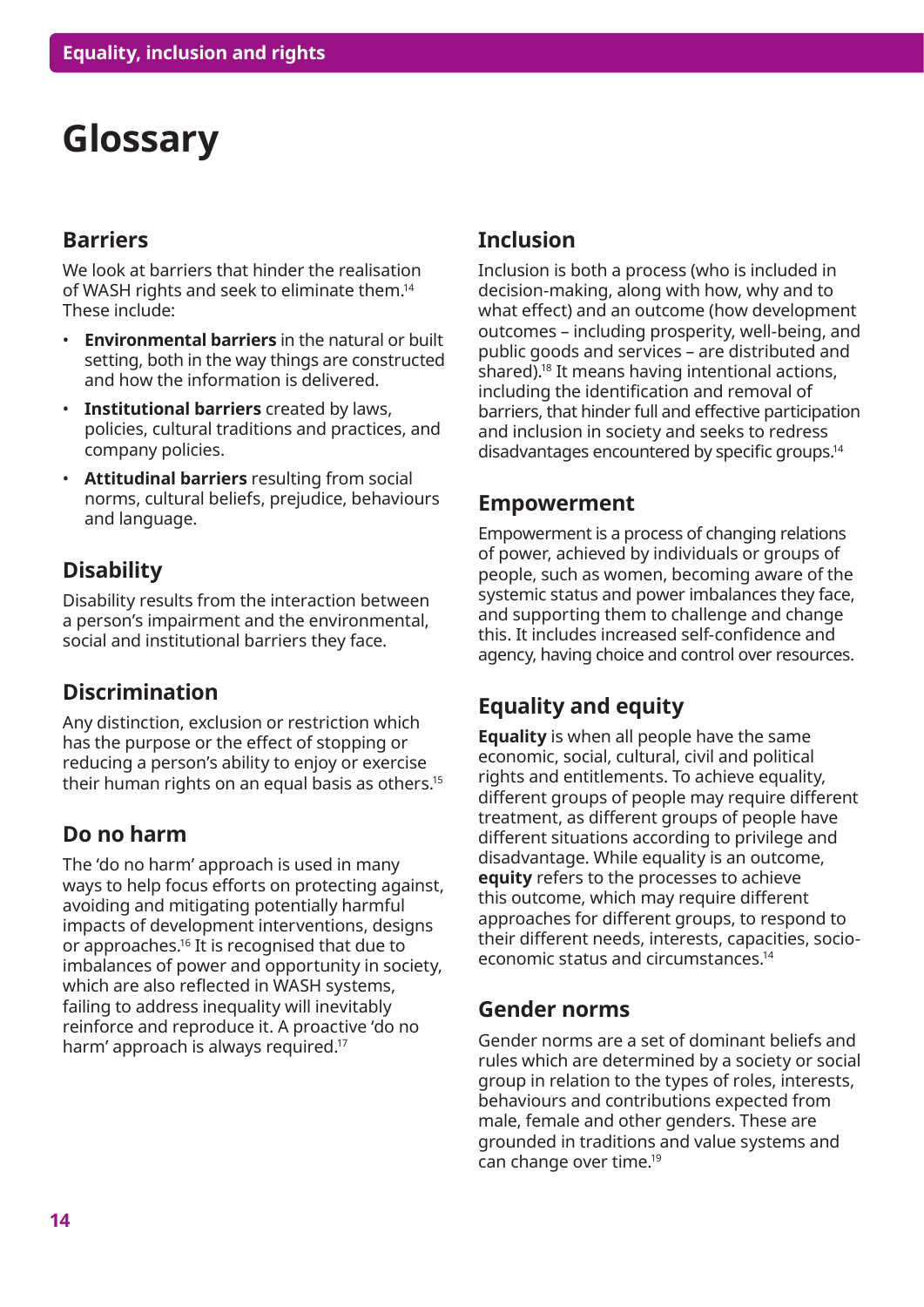# **Human rights-based approach**

A human rights-based approach in WASH seeks to change the relationship between WASH actors and people experiencing vulnerability, poverty or exclusion from one of charity and powerlessness to one of obligation and rights. The use of this approach ensures everyone is fully recognised as being part of any WASH solution.20

# **Impairment**

This is the physical, sensory, intellectual and/or mental health issue that a person has been born with or has acquired through injury, accident or another cause.

### **Intersectional inequalities or intersectional disadvantage**

Intersectionality refers to overlapping social identities and the related systems of oppression, domination and/or discrimination. The idea is that multiple identities intersect to create a whole that is different from the component identities. It is a term originally coined by feminist socialist and American civil rights advocate Kimberlé Crenshaw in 1989.<sup>21</sup>

# **Participation**

Participation means that people are involved in the social, economic, political and cultural processes that affect their lives. This is recognised as a right. To achieve equality, this must be meaningful, appropriate and provide ownership.<sup>22</sup>

# **Patriarchy**

Where the 'male' and the 'masculine' are privileged over the 'female' and the 'feminine'. Cultural, political, economic and social structures and ideas that directly or indirectly favour men and lead to women or anyone not identified as male/masculine having lower status and being denied equality.

# **Reasonable accommodation**

Necessary and appropriate modifications and adjustments, which do not pose a disproportionate or undue burden. This includes adapting processes and/or providing reasonable supports to enable meaningful participation of every person.<sup>14</sup>

# **Safeguarding**

Safeguarding is the responsibility that organisations have to ensure their staff, associated representatives and programmes 'do no harm'. Safeguarding people includes, but is not limited to, safeguarding against harassment, sexual harassment, bullying or cyber bullying, discrimination, exploitation or abuse, safeguarding children and vulnerable adults.<sup>12</sup>

# **Sexual and gender minorities**

**Gender minorities** refers to people whose gender identity or expression does not fit into the cis-normative categories of 'female' or 'male'. **Sexual minorities** refers to people whose sexual orientation is outside the heterosexual norm.

# **Social exclusion, vulnerability and marginalisation**

The Oxford Dictionary defines **marginalisation** as 'treatment of a person, group or concept as insignificant or peripheral'. To be marginalised from mainstream society results in deliberate or inadvertent **exclusion** of various kinds, including power, opportunities, benefits of policies, programmes and services. This, in turn, leads to **vulnerabilities**, including risks to health, security and safety.

# **Social model of disability**

The social model of disability focuses attention not just on attending to individual needs of persons with disabilities or their 'medical diagnosis', but on dealing with the barriers they face, empowering them to claim their rights and hold duty-bearers accountable, and bringing about long-term systemic changes in attitudes, behaviours, policies and laws.<sup>23</sup>

# **System strengthening**

System strengthening means understanding that WASH exists in complex systems with many component parts and within different social, economic, political and environmental contexts.

# **Universal design**

'Universal design' means the design of products, environments, programmes and services to be usable by all people, without the need for adaptation or specialised design.24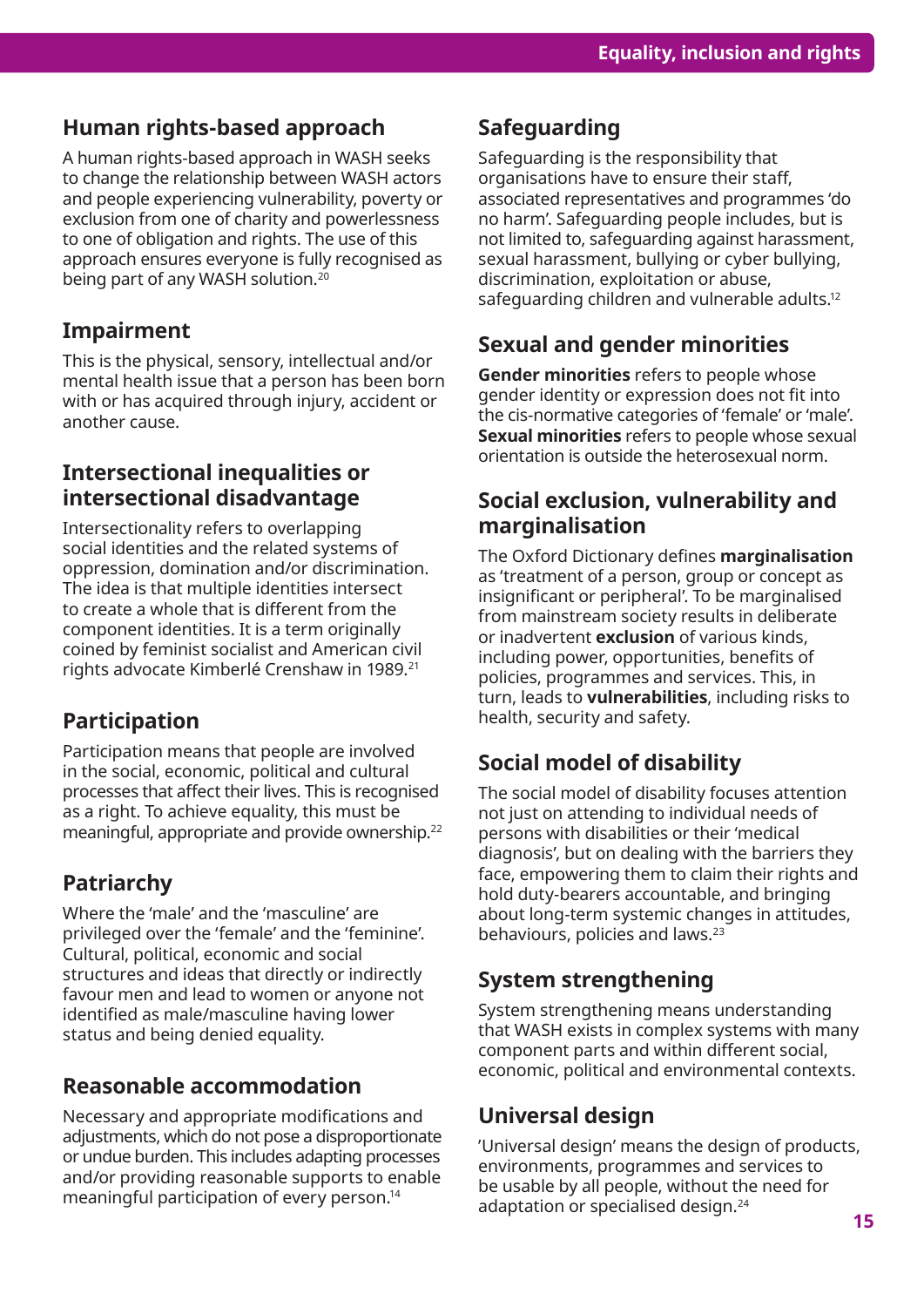### **References**

- 1. WaterAid (2018). *Quality programme standards*. Available at: washmatters.wateraid.org/publications/quality-programmestandards (accessed 27 Jul 2020).
- 2. Oxfam (2020). *Achieving Sustainable Development Goals 5 and 6: The case for gender-transformative water programmes*. Available at: policy-practice.oxfam.org.uk/publications/ achieving-sustainable-development-goals-5-and-6-thecase-for-gender-transformat-620967 (accessed 8 Dec 2020).
- 3. ODI/WaterAid (2017). *How to reduce inequalities in access to WASH Synthesis report*. Available at: odi.org/sites/odi.org.uk/ files/resource-documents/11604.pdf (accessed 8 Dec 2020).
- 4. WHO/UNICEF (2019). *Progress on household drinking water, sanitation and hygiene 2000-2017. Special focus on inequalities*. Available at: who.int/water\_sanitation\_health/publications/ jmp-report-2019/en/ (accessed 8 Dec 2020).
- 5. United Nations, Department of Economic and Social Affairs (2015). *The World's Women 2015: Trends and Statistics*. Available at: unstats.un.org/unsd/gender/downloads/ worldswomen2015\_report.pdf (accessed 8 Dec 2020).
- 6. JMP Gender in WASH Conceptual Framework (in draft), 2020.
- 7. WaterAid (2020). *System strengthening for inclusive lasting water, sanitation and hygiene (WASH) that transforms people's lives: practical experiences from the SusWASH programme*. Available at: washmatters.wateraid.org/publications/ suswash-system-strengthening-for-inclusive-lasting-watersanitation-hygiene (accessed 8 Dec 2020).
- 8. WaterAid (2015). *Our global strategy 2015-2020*. Available at: wateraid.org/uk/our-global-strategy (accessed 7 Dec 2020).
- 9. WaterAid (2019). *Reducing inequalities through universal access to water, sanitation and hygiene*. Available at: washmatters.wateraid.org/sites/g/files/jkxoof256/files/ reducing-inequalities-through-universal-access-to-watersanitation-and-hygiene\_0.pdf (accessed 8 Dec 2020).
- 10. WaterAid (2019). *Sustainable Development Goal 6 as a critical enabler: policy briefs for the UN High Level Political Forum 2019*. Available at: washmatters.wateraid.org/publications/ sustainable-development-goal-6-as-a-critical-enablerpolicy-briefs-for-the-un-high (accessed 8 Dec 2020).
- 11. Make Rights Real (2020). *The human rights to water and sanitation*. Available at: human-rights-to-water-andsanitation.org/hrbackground/ (accessed 8 Dec 2020).
- 12. WaterAid (2020). S*afeguarding at WaterAid*. Available at: wateraid. org/uk/safeguarding-at-wateraid (accessed 15 Dec 2020).
- 13. Commission for Architecture and the Built Environment (2006). *The principles of inclusive design. (They include you.)*. Available at: designcouncil.org.uk/sites/default/files/asset/ document/the-principles-of-inclusive-design.pdf (accessed 7 Dec 2020).
- 14. WaterAid (2018). *Understanding and addressing equality, nondiscrimination and inclusion in water, sanitation and hygiene (WASH) work - Toolkit*. Available at: washmatters.wateraid.org/ sites/g/files/jkxoof256/files/equality-non-discrimination-andinclusion-in-wash-a-toolkit.pdf (accessed 8 Dec 2020).
- 15. Special Rapporteur, de Albuquerque C (2014). *Handbook on realizing the human rights to water and sanitation*. Available at: ohchr.org/en/issues/waterandsanitation/srwater/pages/ handbook.aspx (accessed 15 Dec 2020).
- 16. Humanity and Inclusion (Operations Division), F3E (2018). *Incorporating the principle of "Do No Harm": How to take action without causing harm - Reflections on a review of Humanity & Inclusion's practices*. Available at: alnap.org/system/files/ content/resource/files/main/donoharm\_pe07\_synthesis.pdf (accessed 8 Dec 2020).
- 17. Water for Women/SND/Australian Aid (2020). *Learning Brief: 'Do No Harm' for inclusive WASH: working towards a shared understanding*. Available at: waterforwomenfund.org/en/ learning-and-resources/resources/GSI/WfW-SNV-Learning-Brief\_Systems-Strengthening\_Do-No-Harm\_FINAL.pdf (accessed 8 Dec 2020).
- 18. Rocha Menocal A (2020). *Why does inclusion matter?: Assessing the links between inclusive processes and inclusive outcomes*. OECD Development Co-operation Working Papers, No. 71. Available at: doi.org/10.1787/22220518 (accessed 8 Dec 2020).
- 19. Outright Action International (2019). *Acronyms explained*. Available at: outrightinternational.org/content/acronymsexplained (accessed 8 Dec 2020).
- 20. WaterAid (2017). *Guidelines on embedding and integrating a human rights-based approach in WaterAid Programmes*. Available at: washmatters.wateraid.org/publications/ embedding-and-integrating-a-human-rights-based-approach (accessed 8 Dec 2020).
- 21. UNICEF (2017). *Gender Equality: Glossary of Terms and Concepts, UNICEF Regional Office for South Asia, 2017*. Available at: unicef. org/rosa/media/1761/file/Gender%20glossary%20of%20 terms%20and%20concepts%20.pdf (accessed 15 Dec 2020).
- 22. United Nations High Commissioner for Human Rights (2018). *Guidelines for States on the effective implementation of the right to participate in public*. Available at: ohchr.org/Documents/ Issues/PublicAffairs/GuidelinesRightParticipatePublicAffairs\_ web.pdf (accessed 15 Dec 2020).
- 23. WaterAid (2018). *Understanding and addressing equality, nondiscrimination and inclusion in water, sanitation and hygiene (WASH) work - Toolkit*. Available at: washmatters.wateraid.org/ sites/g/files/jkxoof256/files/equality-non-discrimination-andinclusion-in-wash-a-toolkit.pdf (accessed 8 Dec 2020).
- 24. United Nations, Department of Economic and Social Affairs. *Convention on the Rights of Persons with Disabilities (CRPD). Article 2 – Definition*. Available at: un.org/development/desa/ disabilities/convention-on-the-rights-of-persons-withdisabilities/article-2-definitions.html (accessed 7 Jan 2020).

### **Resources**

- WaterAid (2017). *[Guidelines on embedding and integrating a](https://washmatters.wateraid.org/sites/g/files/jkxoof256/files/Guidelines%20on%20embedding%20and%20integrating%20a%20human%20rights-based%20approach.pdf)  [Human Rights-Based Approach in WaterAid Programmes](https://washmatters.wateraid.org/sites/g/files/jkxoof256/files/Guidelines%20on%20embedding%20and%20integrating%20a%20human%20rights-based%20approach.pdf)*.
- WaterAid (2018). *[Understanding and addressing equality, non](https://washmatters.wateraid.org/sites/g/files/jkxoof256/files/equality-non-discrimination-and-inclusion-in-wash-a-toolkit.pdf)[discrimination and inclusion in water, sanitation and hygiene](https://washmatters.wateraid.org/sites/g/files/jkxoof256/files/equality-non-discrimination-and-inclusion-in-wash-a-toolkit.pdf)  [\(WASH\) work](https://washmatters.wateraid.org/sites/g/files/jkxoof256/files/equality-non-discrimination-and-inclusion-in-wash-a-toolkit.pdf)*.
- House S, Mahon T, Cavill S (2012). *[Menstrual hygiene matters:](https://washmatters.wateraid.org/publications/menstrual-hygiene-matters)  [A resource for improving menstrual hygiene around the world](https://washmatters.wateraid.org/publications/menstrual-hygiene-matters)*. WaterAid/SHARE Consortium.
- House S, Ferron S, Sommer M, Cavill S (2014). *[Violence,](https://washmatters.wateraid.org/publications/violence-gender-and-wash-toolkit)  [Gender & WASH: A Practitioner's Toolkit. Making Water,](https://washmatters.wateraid.org/publications/violence-gender-and-wash-toolkit)  [sanitation and hygiene safer through improved programming](https://washmatters.wateraid.org/publications/violence-gender-and-wash-toolkit)  [and services](https://washmatters.wateraid.org/publications/violence-gender-and-wash-toolkit)*. WaterAid/SHARE Consortium.
- WaterAid (2017). *[A manual for facilitating dialogue between](https://violence-wash.lboro.ac.uk/)  [women and men in communities: exploring the gender aspects](https://violence-wash.lboro.ac.uk/)  [of community water, sanitation and hygiene](https://violence-wash.lboro.ac.uk/)*.
- *[Disability Inclusive WASH in System strengthening: How can we](https://washmatters.wateraid.org/publications/lifting-and-shifting-womens-household-work-burden-community-water-sanitation-hygiene)  [do it better](https://washmatters.wateraid.org/publications/lifting-and-shifting-womens-household-work-burden-community-water-sanitation-hygiene)*.
- UNICEF/WHO Joint Monitoring Programme (2019). *[Progress](https://washdata.org/sites/default/files/documents/reports/2019-07/jmp-2019-wash-households.pdf)  [on household drinking water, sanitation and hygiene 2000-2017.](https://washdata.org/sites/default/files/documents/reports/2019-07/jmp-2019-wash-households.pdf)  [Special focus on inequalities](https://washdata.org/sites/default/files/documents/reports/2019-07/jmp-2019-wash-households.pdf)*.
- *[Realising the human rights to water and sanitation: A handbook](https://www.ohchr.org/Documents/Issues/Water/Handbook/Book1_intro_.pdf)  [by the UN Special Rapporteur Catarina De Albuquerqu](https://www.ohchr.org/Documents/Issues/Water/Handbook/Book1_intro_.pdf)* (2014).

Please reference this publication as: WaterAid (2021). *Equality, inclusion and rights framework.* Available at: [washmatters.wateraid.org/publications/equality](washmatters.wateraid.org/publications/equality-inclusion-and-rights-framework)inclusion-and-rights-framework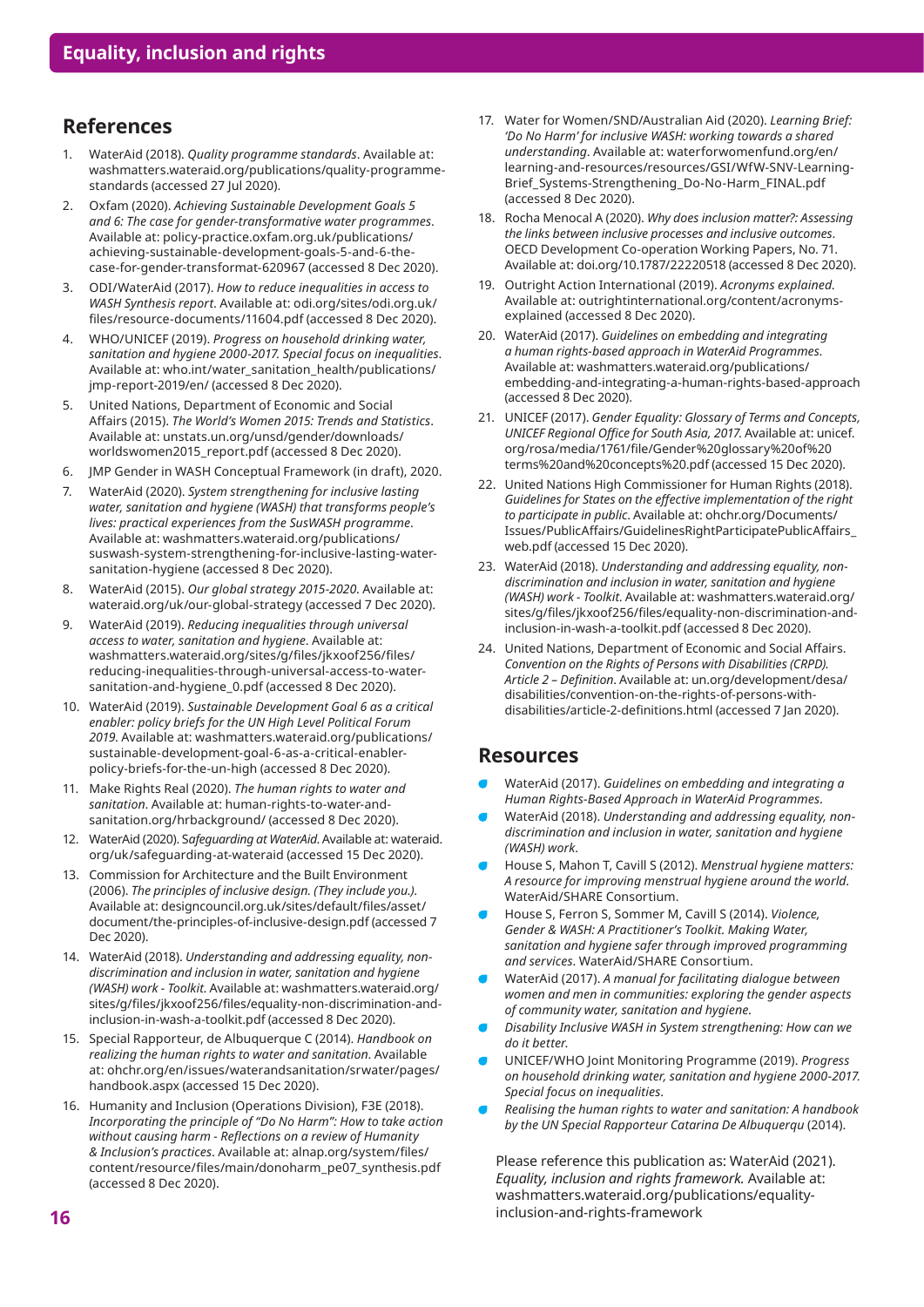# **How we work and arrange our knowledge**

**This framework forms part of a body of documents that define how we work and how we arrange our knowledge, as shown below. For WaterAid staff, this framework and related documents can be found on our intranet page, KnowledgeNet, which is structured in the same way.**

| Our<br><b>strategic</b><br>aims        | <b>Sustainable</b><br><b>services</b>           |                                          | <b>Integration</b>                     | <b>Equality</b>                      |                                    | <b>Hygiene</b>                |  |  |  |
|----------------------------------------|-------------------------------------------------|------------------------------------------|----------------------------------------|--------------------------------------|------------------------------------|-------------------------------|--|--|--|
| <b>Who we</b><br>seek to<br>serve      | The poorest and most marginalised people        |                                          |                                        |                                      |                                    |                               |  |  |  |
| <b>What we</b><br>work on              | <b>Water</b>                                    | <b>Sanitation</b>                        |                                        |                                      |                                    | <b>Hygiene</b>                |  |  |  |
| Cross-<br>cutting<br>principles        | <b>Human rights</b>                             | <b>Sustainability</b>                    |                                        | <b>Equality and</b><br>inclusion     |                                    | <b>Partnership</b>            |  |  |  |
| <b>Where</b><br>we work                | <b>Large cities</b><br>and towns                | <b>Small towns and</b><br>growth centres |                                        | <b>Rural and</b><br>remote districts |                                    | <b>Global and</b><br>regional |  |  |  |
| <b>How we</b><br>bring about<br>change | <b>Our role and how we work</b>                 |                                          |                                        |                                      |                                    |                               |  |  |  |
|                                        | <b>Systems strengthening</b><br>and empowerment |                                          | <b>WASH</b> in other<br><b>sectors</b> |                                      | <b>Hygiene behaviour</b><br>change |                               |  |  |  |
| <b>Project</b><br>delivery<br>concepts | <b>Outline project delivery concepts</b>        |                                          |                                        |                                      |                                    |                               |  |  |  |